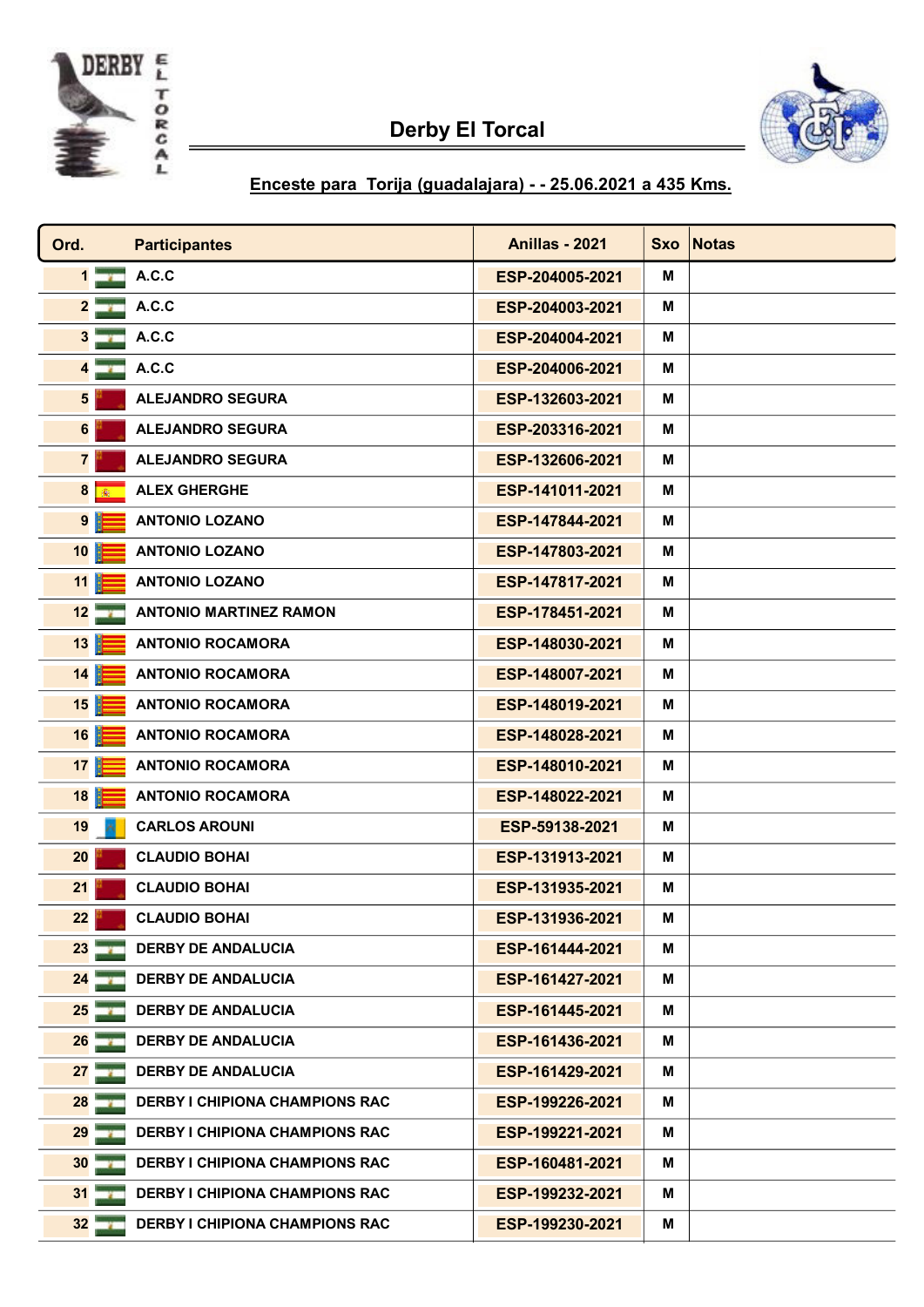| Ord.<br><b>Participantes</b>                           | <b>Anillas - 2021</b> |   | Sxo Notas |
|--------------------------------------------------------|-----------------------|---|-----------|
| <b>DERBY I CHIPIONA CHAMPIONS RAC</b><br>33 <b>ADV</b> | ESP-199231-2021       | м |           |
| <b>DERBY PARRA NEGRA</b><br>34<br>瘢                    | ESP-59276-2021        | м |           |
| <b>DERBY PARRA NEGRA</b><br>35 藤                       | ESP-59291-2021        | м |           |
| 36<br>DOMINGO RODRIGUEZ MARTIN                         | ESP-7347-2021         | M |           |
| <b>DOMINGO RODRIGUEZ MARTIN</b><br>37                  | ESP-7345-2021         | м |           |
| <b>EQUIPO BARRIO NUEVO</b><br>38                       | ESP-186082-2021       | м |           |
| 39<br><b>EQUIPO BARRIO NUEVO</b>                       | ESP-186092-2021       | м |           |
| <b>EQUIPO BARRIO NUEVO</b><br>40                       | ESP-186091-2021       | м |           |
| $41 -$<br><b>EQUIPO TOURCOING</b>                      | ESP-195302-2021       | м |           |
| <b>EQUIPO TOURCOING</b><br>42                          | ESP-195303-2021       | м |           |
| <b>EQUIPO TOURCOING</b><br><b>43 THE</b>               | ESP-194905-2021       | м |           |
| 44<br><b>ERNEST DUCH</b>                               | ESP-289226-2021       | м |           |
| 45<br><b>ERNEST DUCH</b>                               | ESP-289234-2021       | м |           |
| <b>ERNEST DUCH</b><br>46                               | ESP-289233-2021       | м |           |
| 47<br><b>ERNEST DUCH</b>                               | ESP-289223-2021       | М |           |
| <b>ERNEST DUCH</b><br>48                               | ESP-289229-2021       | M |           |
| <b>ERNEST DUCH</b><br>49                               | ESP-289227-2021       | м |           |
| 50<br><b>ERNEST DUCH</b>                               | ESP-289224-2021       | м |           |
| 51<br><b>ERNEST DUCH</b>                               | ESP-289230-2021       | М |           |
| 52<br><b>ERNEST DUCH</b>                               | ESP-289232-2021       | м |           |
| 53<br><b>ERNEST DUCH</b>                               | ESP-289221-2021       | м |           |
| 54<br><b>FAMILIA VALERO</b>                            | ESP-157865-2021       | M |           |
| 55<br><b>FAMILIA VALERO</b>                            | ESP-157863-2021       | м |           |
| <b>FAMILIA VALERO</b><br>56                            | ESP-157862-2021       | м |           |
| <b>FAMILIA VALERO</b><br>57 <sub>1</sub>               | ESP-157861-2021       | м |           |
| <b>FAMILIA VALERO</b><br>58                            | ESP-157860-2021       | М |           |
| <b>FAMILIA VALERO</b><br>59                            | ESP-157855-2021       | м |           |
| <b>FAMILIA VALERO</b><br>60                            | ESP-157858-2021       | М |           |
| <b>FRANCIS POZO</b><br>61                              | ESP-203502-2021       | м |           |
| 62<br><b>FRANCIS POZO</b>                              | ESP-203503-2021       | н |           |
| <b>FRANCIS POZO</b><br>63                              | ESP-203501-2021       | M |           |
| <b>GONZALO VALERO MARTIN</b><br>64                     | ESP-157875-2021       | м |           |
| 65<br><b>GONZALO VALERO MARTIN</b>                     | ESP-157878-2021       | М |           |
| <b>GONZALO VALERO MARTIN</b><br>66                     | ESP-157883-2021       | М |           |
| 67<br><b>GONZALO VALERO MARTIN</b>                     | ESP-157869-2021       | м |           |
| <b>GREGORIO BORRALLO</b><br>68                         | ESP-163962-2021       | м |           |
| <b>GREGORIO BORRALLO</b><br>69                         | ESP-163954-2021       | М |           |
| <b>GREGORIO BORRALLO</b><br>70                         | ESP-163953-2021       | м |           |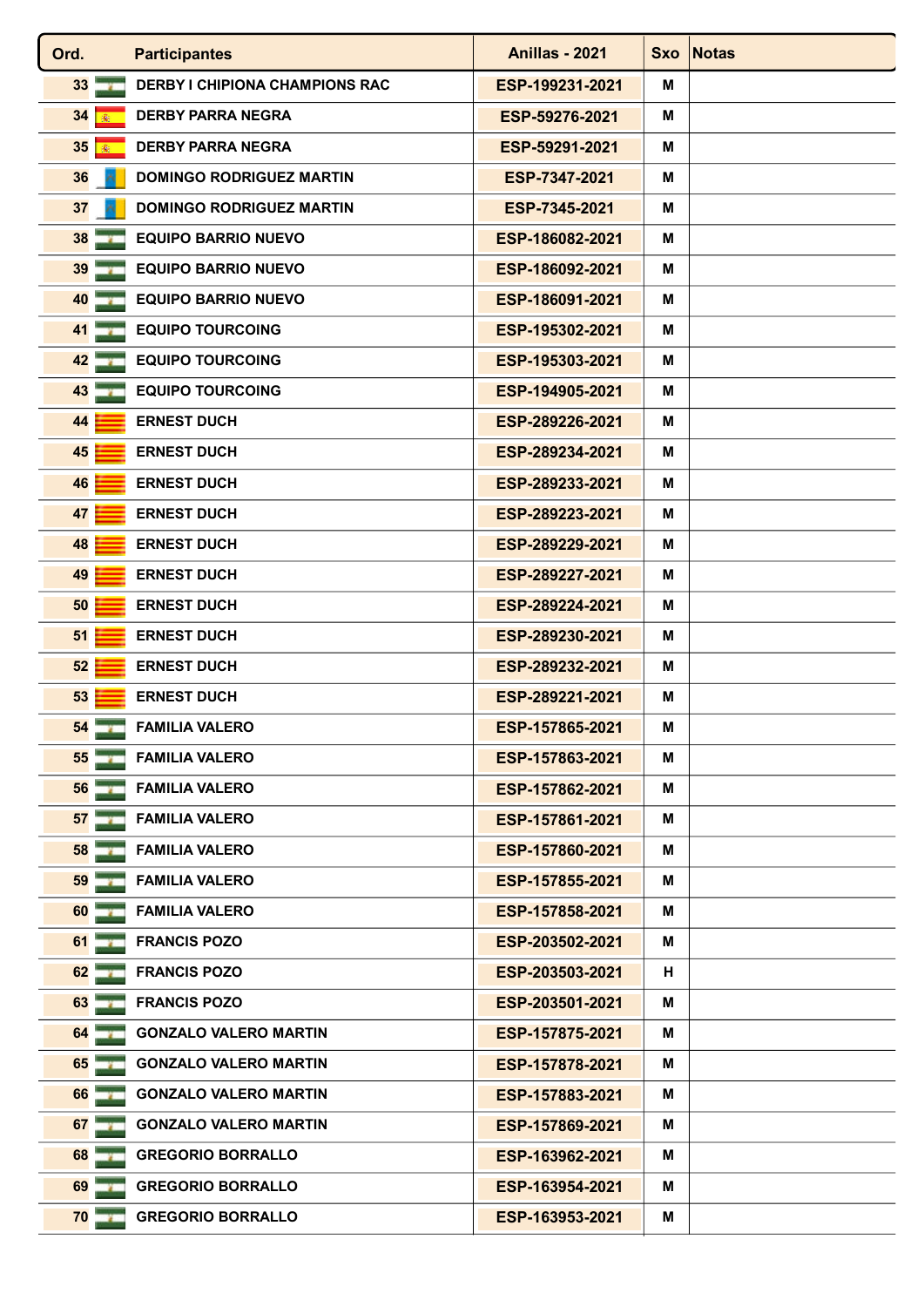| Ord.            | <b>Participantes</b>      | <b>Anillas - 2021</b> |   | Sxo Notas |
|-----------------|---------------------------|-----------------------|---|-----------|
| 71 率            | <b>GRUPO WHATSAPP</b>     | ESP-163963-2021       | М |           |
| 72              | <b>JAVIER SOTO</b>        | ESP-132703-2021       | м |           |
| 73              | <b>JAVIER SOTO</b>        | ESP-132707-2021       | м |           |
| 74              | <b>JAVIER SOTO</b>        | ESP-132702-2021       | м |           |
| 75              | <b>JAVIER SOTO</b>        | ESP-132711-2021       | м |           |
| 76              | <b>JAVIER SOTO</b>        | ESP-132710-2021       | м |           |
| 77 <sup>1</sup> | <b>JOSE A. DE HARO</b>    | ESP-182514-2021       | м |           |
| 78 <br>涵        | <b>JOSE LUIS MONROY</b>   | ESP-271131-2021       | м |           |
| 79 藤            | <b>JOSE LUIS MONROY</b>   | ESP-271135-2021       | м |           |
| 80              | <b>JOSE ZARZO</b>         | ESP-138113-2021       | м |           |
| 81              | <b>JOSE ZARZO</b>         | ESP-138112-2021       | М |           |
| 82              | <b>JUAN BARRAGANES</b>    | ESP-143502-2021       | м |           |
| 83              | <b>JUAN BARRAGANES</b>    | ESP-143504-2021       | м |           |
| 84              | <b>JUAN CARLOS</b>        | ESP-203302-2021       | м |           |
| 85              | <b>JUAN LEÓN</b>          | ESP-51947-2021        | м |           |
| 86              | <b>LOTF HAFID BABA</b>    | ESP-201149-2021       | м |           |
| 87 <sup>1</sup> | M.L.O                     | ESP-115007-2021       | м |           |
| 88              | M.L.O                     | ESP-115015-2021       | м |           |
| 89              | M.L.O                     | ESP-115021-2021       | м |           |
| 90              | <b>MANUEL BAILEN</b>      | ESP-148915-2021       | М |           |
| 91              | <b>PEDRO DIAZ</b>         | ESP-143705-2021       | м |           |
| 92              | PEDRO DIAZ                | ESP-143706-2021       | м |           |
| 93              | <b>PEDRO DIAZ</b>         | ESP-143702-2021       | М |           |
| 94              | <b>PEDRO GOMEZ</b>        | ESP-206989-2021       | м |           |
| 95              | PEÑA SAL Y RETAMA         | ESP-51037-2021        | м |           |
| 96              | PEÑA SAL Y RETAMA         | ESP-51030-2021        | м |           |
| 97              | PEÑA SAL Y RETAMA         | ESP-51038-2021        | M |           |
| 98              | PEÑA SAL Y RETAMA         | ESP-51040-2021        | М |           |
| 99              | PEÑA SAL Y RETAMA         | ESP-51025-2021        | м |           |
| 100             | <b>PINDO</b>              | ESP-160764-2021       | М |           |
| 101             | <b>RAMON ORTIZ ANDREI</b> | ESP-52146-2021        | м |           |
| 102             | <b>RAMON ORTIZ ANDREI</b> | ESP-52148-2021        | м |           |
| 103             | <b>RAMON ORTIZ ANDREI</b> | ESP-52155-2021        | м |           |
| 104             | <b>RIDA</b>               | ESP-203348-2021       | М |           |
| 105             | <b>RIDA</b>               | ESP-203342-2021       | м |           |
| 106             | <b>RIDA</b>               | ESP-177861-2021       | М |           |
| 107             | <b>RIDA</b>               | ESP-177819-2021       | М |           |
| 108             | <b>RIDA</b>               | ESP-203345-2021       | М |           |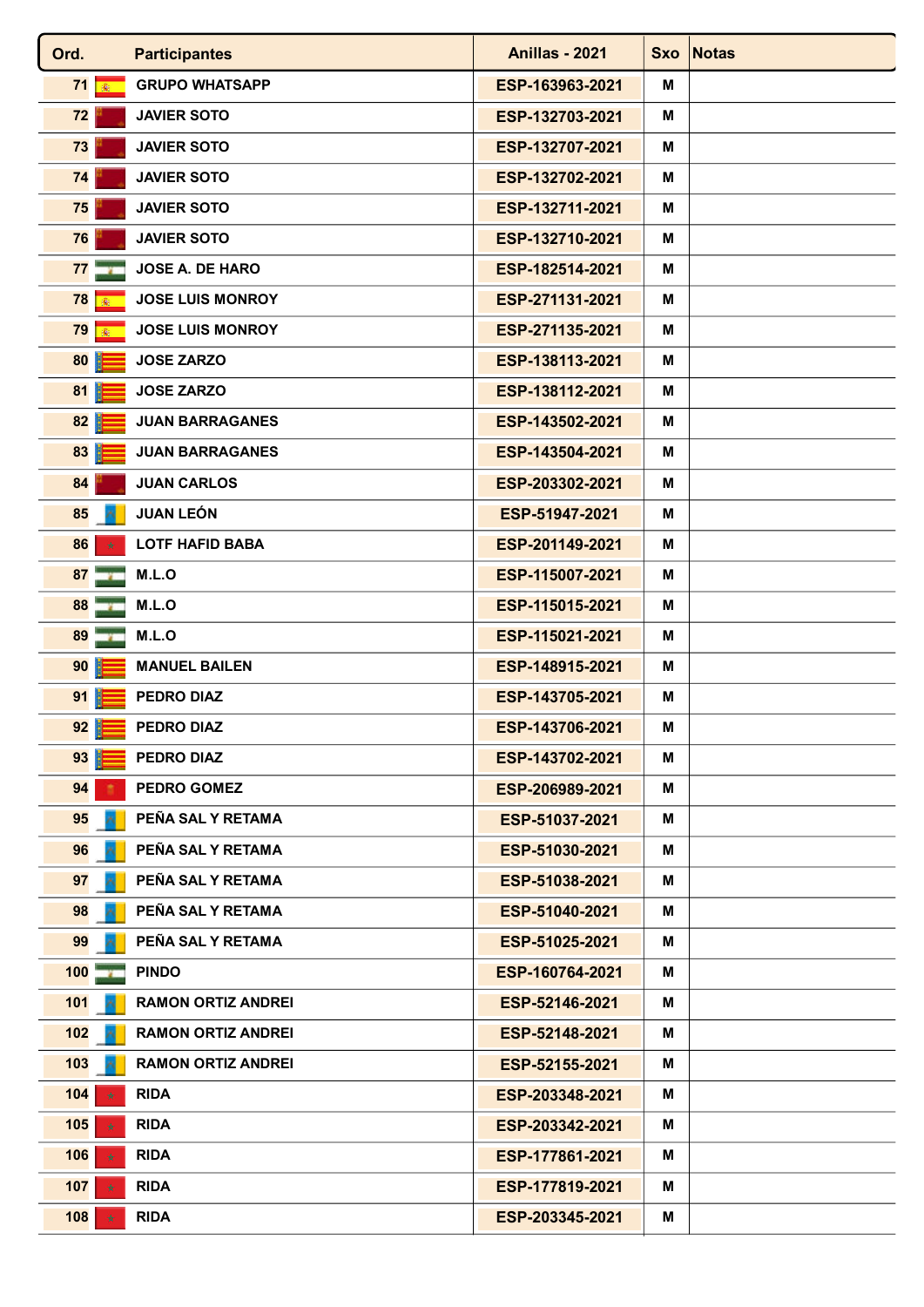| <b>RIDA</b><br>ESP-177821-2021<br>109<br>м<br>女<br>110<br><b>TANDEM ALCORA</b><br>ESP-144007-2021<br>м<br>111<br><b>TANDEM ALCORA-B</b><br>ESP-140604-2021<br>м<br>112<br><b>TANDEM ALCORA-B</b><br>ESP-140605-2021<br>м<br>$113 - 7$<br><b>TANDEM ANSORENA-PEDRAJA</b><br>ESP-264412-2021<br>м<br>$114 -$<br><b>TANDEM ANSORENA-PEDRAJA</b><br>ESP-263407-2021<br>м<br>$115 - 1$<br><b>TANDEM ANSORENA-PEDRAJA</b><br>ESP-264404-2021<br>м<br><b>TANDEM ANSORENA-PEDRAJA</b><br>ESP-263410-2021<br>116<br>м<br>۰.<br>117<br><b>TANDEM BERNABE-CABRERA</b><br>ESP-70815-2021<br>м<br>118<br><b>TANDEM BROCAL-IFHACH</b><br>ESP-154146-2021<br>м<br>119<br><b>TANDEM BROCAL-IFHACH</b><br>ESP-154144-2021<br>м<br>120<br><b>TANDEM BROCAL-IFHACH</b><br>ESP-154143-2021<br>м<br>121<br><b>TANDEM BROCAL-IFHACH</b><br>ES-149261-2021<br>м<br>122<br><b>TANDEM BROCAL-IFHACH</b><br>ESP-154142-2021<br>м<br>123<br><b>TANDEM BROCAL-IFHACH</b><br>ES-149264-2021<br>м<br>124<br><b>TANDEM CEZAR-RADU</b><br>ESP-198561-2021<br>м<br>6<br>125 秦<br><b>TANDEM CEZAR-RADU</b><br>ESP-198562-2021<br>м<br>126 秦<br><b>TANDEM CEZAR-RADU</b><br>ESP-191101-2021<br>м<br>127<br><b>TANDEM CEZAR-RADU</b><br>ESP-191103-2021<br>м<br>128   ●<br><b>TANDEM CEZAR-RADU</b><br>ESP-191109-2021<br>м |  |
|-----------------------------------------------------------------------------------------------------------------------------------------------------------------------------------------------------------------------------------------------------------------------------------------------------------------------------------------------------------------------------------------------------------------------------------------------------------------------------------------------------------------------------------------------------------------------------------------------------------------------------------------------------------------------------------------------------------------------------------------------------------------------------------------------------------------------------------------------------------------------------------------------------------------------------------------------------------------------------------------------------------------------------------------------------------------------------------------------------------------------------------------------------------------------------------------------------------------------------------------------------------------------------------------|--|
|                                                                                                                                                                                                                                                                                                                                                                                                                                                                                                                                                                                                                                                                                                                                                                                                                                                                                                                                                                                                                                                                                                                                                                                                                                                                                         |  |
|                                                                                                                                                                                                                                                                                                                                                                                                                                                                                                                                                                                                                                                                                                                                                                                                                                                                                                                                                                                                                                                                                                                                                                                                                                                                                         |  |
|                                                                                                                                                                                                                                                                                                                                                                                                                                                                                                                                                                                                                                                                                                                                                                                                                                                                                                                                                                                                                                                                                                                                                                                                                                                                                         |  |
|                                                                                                                                                                                                                                                                                                                                                                                                                                                                                                                                                                                                                                                                                                                                                                                                                                                                                                                                                                                                                                                                                                                                                                                                                                                                                         |  |
|                                                                                                                                                                                                                                                                                                                                                                                                                                                                                                                                                                                                                                                                                                                                                                                                                                                                                                                                                                                                                                                                                                                                                                                                                                                                                         |  |
|                                                                                                                                                                                                                                                                                                                                                                                                                                                                                                                                                                                                                                                                                                                                                                                                                                                                                                                                                                                                                                                                                                                                                                                                                                                                                         |  |
|                                                                                                                                                                                                                                                                                                                                                                                                                                                                                                                                                                                                                                                                                                                                                                                                                                                                                                                                                                                                                                                                                                                                                                                                                                                                                         |  |
|                                                                                                                                                                                                                                                                                                                                                                                                                                                                                                                                                                                                                                                                                                                                                                                                                                                                                                                                                                                                                                                                                                                                                                                                                                                                                         |  |
|                                                                                                                                                                                                                                                                                                                                                                                                                                                                                                                                                                                                                                                                                                                                                                                                                                                                                                                                                                                                                                                                                                                                                                                                                                                                                         |  |
|                                                                                                                                                                                                                                                                                                                                                                                                                                                                                                                                                                                                                                                                                                                                                                                                                                                                                                                                                                                                                                                                                                                                                                                                                                                                                         |  |
|                                                                                                                                                                                                                                                                                                                                                                                                                                                                                                                                                                                                                                                                                                                                                                                                                                                                                                                                                                                                                                                                                                                                                                                                                                                                                         |  |
|                                                                                                                                                                                                                                                                                                                                                                                                                                                                                                                                                                                                                                                                                                                                                                                                                                                                                                                                                                                                                                                                                                                                                                                                                                                                                         |  |
|                                                                                                                                                                                                                                                                                                                                                                                                                                                                                                                                                                                                                                                                                                                                                                                                                                                                                                                                                                                                                                                                                                                                                                                                                                                                                         |  |
|                                                                                                                                                                                                                                                                                                                                                                                                                                                                                                                                                                                                                                                                                                                                                                                                                                                                                                                                                                                                                                                                                                                                                                                                                                                                                         |  |
|                                                                                                                                                                                                                                                                                                                                                                                                                                                                                                                                                                                                                                                                                                                                                                                                                                                                                                                                                                                                                                                                                                                                                                                                                                                                                         |  |
|                                                                                                                                                                                                                                                                                                                                                                                                                                                                                                                                                                                                                                                                                                                                                                                                                                                                                                                                                                                                                                                                                                                                                                                                                                                                                         |  |
|                                                                                                                                                                                                                                                                                                                                                                                                                                                                                                                                                                                                                                                                                                                                                                                                                                                                                                                                                                                                                                                                                                                                                                                                                                                                                         |  |
|                                                                                                                                                                                                                                                                                                                                                                                                                                                                                                                                                                                                                                                                                                                                                                                                                                                                                                                                                                                                                                                                                                                                                                                                                                                                                         |  |
|                                                                                                                                                                                                                                                                                                                                                                                                                                                                                                                                                                                                                                                                                                                                                                                                                                                                                                                                                                                                                                                                                                                                                                                                                                                                                         |  |
|                                                                                                                                                                                                                                                                                                                                                                                                                                                                                                                                                                                                                                                                                                                                                                                                                                                                                                                                                                                                                                                                                                                                                                                                                                                                                         |  |
| 129 秦<br><b>TANDEM ESTEBAN Y TONI</b><br>ESP-262041-2021<br>м                                                                                                                                                                                                                                                                                                                                                                                                                                                                                                                                                                                                                                                                                                                                                                                                                                                                                                                                                                                                                                                                                                                                                                                                                           |  |
| 130 藤<br><b>TANDEM ESTEBAN Y TONI</b><br>ESP-262054-2021<br>Μ                                                                                                                                                                                                                                                                                                                                                                                                                                                                                                                                                                                                                                                                                                                                                                                                                                                                                                                                                                                                                                                                                                                                                                                                                           |  |
| 131<br><b>TANDEM HERMANOS GUTIERREZ</b><br>ESP-133129-2021<br>м                                                                                                                                                                                                                                                                                                                                                                                                                                                                                                                                                                                                                                                                                                                                                                                                                                                                                                                                                                                                                                                                                                                                                                                                                         |  |
| 132<br><b>TANDEM HERMANOS GUTIERREZ</b><br>ESP-133140-2021<br>м                                                                                                                                                                                                                                                                                                                                                                                                                                                                                                                                                                                                                                                                                                                                                                                                                                                                                                                                                                                                                                                                                                                                                                                                                         |  |
| 133<br><b>TANDEM HMNS RODRIGUEZ DOPAZO</b><br>ESP-108219-2021<br>м                                                                                                                                                                                                                                                                                                                                                                                                                                                                                                                                                                                                                                                                                                                                                                                                                                                                                                                                                                                                                                                                                                                                                                                                                      |  |
| <b>TANDEM MANUEL Y FRANCISCO</b><br>ESP-203924-2021<br>134<br>м                                                                                                                                                                                                                                                                                                                                                                                                                                                                                                                                                                                                                                                                                                                                                                                                                                                                                                                                                                                                                                                                                                                                                                                                                         |  |
| 135<br><b>TANDEM MANUEL Y FRANCISCO</b><br>ESP-203913-2021<br>м                                                                                                                                                                                                                                                                                                                                                                                                                                                                                                                                                                                                                                                                                                                                                                                                                                                                                                                                                                                                                                                                                                                                                                                                                         |  |
| 136<br><b>TANDEM MANUEL Y FRANCISCO</b><br>ESP-203917-2021<br>м                                                                                                                                                                                                                                                                                                                                                                                                                                                                                                                                                                                                                                                                                                                                                                                                                                                                                                                                                                                                                                                                                                                                                                                                                         |  |
| 137<br><b>TANDEM MASEGOSA-CARRIERE</b><br>NL-1457116-2021<br>м                                                                                                                                                                                                                                                                                                                                                                                                                                                                                                                                                                                                                                                                                                                                                                                                                                                                                                                                                                                                                                                                                                                                                                                                                          |  |
| 138<br><b>TANDEM MASEGOSA-CARRIERE</b><br>NL-1457111-2021<br>м                                                                                                                                                                                                                                                                                                                                                                                                                                                                                                                                                                                                                                                                                                                                                                                                                                                                                                                                                                                                                                                                                                                                                                                                                          |  |
| 139<br><b>TANDEM MASEGOSA-CARRIERE</b><br>NL-1457118-2021<br>м                                                                                                                                                                                                                                                                                                                                                                                                                                                                                                                                                                                                                                                                                                                                                                                                                                                                                                                                                                                                                                                                                                                                                                                                                          |  |
| 140<br><b>TANDEM MASEGOSA-CARRIERE</b><br>NL-1457103-2021<br>м                                                                                                                                                                                                                                                                                                                                                                                                                                                                                                                                                                                                                                                                                                                                                                                                                                                                                                                                                                                                                                                                                                                                                                                                                          |  |
| 141<br><b>TANDEM MASEGOSA-CARRIERE</b><br>NL-1457106-2021<br>м                                                                                                                                                                                                                                                                                                                                                                                                                                                                                                                                                                                                                                                                                                                                                                                                                                                                                                                                                                                                                                                                                                                                                                                                                          |  |
| 142<br><b>TANDEM MOHAMEDE &amp; YAMILA</b><br>ESP-201209-2021<br>М                                                                                                                                                                                                                                                                                                                                                                                                                                                                                                                                                                                                                                                                                                                                                                                                                                                                                                                                                                                                                                                                                                                                                                                                                      |  |
| 143<br><b>TANDEM MOHAMEDE &amp; YAMILA</b><br>ESP-201207-2021<br>м                                                                                                                                                                                                                                                                                                                                                                                                                                                                                                                                                                                                                                                                                                                                                                                                                                                                                                                                                                                                                                                                                                                                                                                                                      |  |
| <b>TANDEM MOHAMEDE &amp; YAMILA</b><br>ESP-201205-2021<br>м<br>144                                                                                                                                                                                                                                                                                                                                                                                                                                                                                                                                                                                                                                                                                                                                                                                                                                                                                                                                                                                                                                                                                                                                                                                                                      |  |
| <b>TANDEM OTERO</b><br>145<br>ESP-186429-2021<br>м                                                                                                                                                                                                                                                                                                                                                                                                                                                                                                                                                                                                                                                                                                                                                                                                                                                                                                                                                                                                                                                                                                                                                                                                                                      |  |
| 146<br><b>TANDEM OTERO</b><br>ESP-186432-2021<br>м                                                                                                                                                                                                                                                                                                                                                                                                                                                                                                                                                                                                                                                                                                                                                                                                                                                                                                                                                                                                                                                                                                                                                                                                                                      |  |